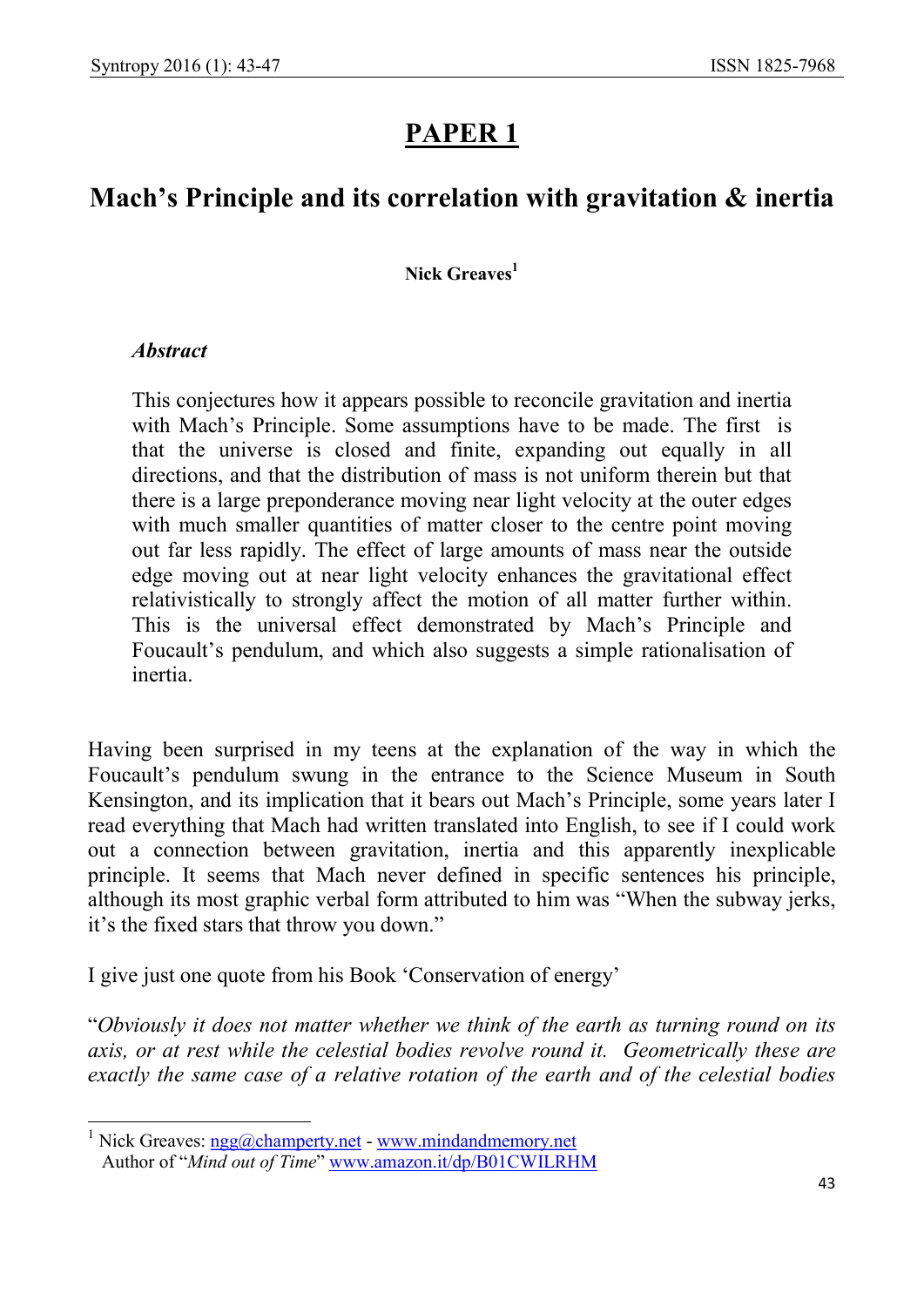with respect to one another. Only the first representation is astronomically the more convenient and simpler. But if we think of the earth at rest and the other celestial bodies revolving round it, there is no flattening of the earth, no Foucault's experiment, and so on - at least according to our usual conception of the law of inertia. Now, one can solve the problem in two ways: either all motion is absolute, or our law of motion is wrongly expressed. Neumann preferred the first supposition, I, the second … But, if we wish to apply the law of inertia in an earthquake, the terrestrial points of reference would leave us in the lurch, and, convinced of their uselessness, we would grope after the celestial ones. But, with these better ones, the same thing would happen as soon as the stars showed movements which were very noticeable..... We ask for the first time which star we are to choose, and in this case easily see that the stars cannot be treated indifferently, but that because we can give preference to none, the influence of all must be taken into consideration."

His principle can be defined in simple terms as follows: 'Every particle of matter in the universe, and its motion, has an effect on every other particle elsewhere in the universe.' Foucault's pendulum in the front hall of the Science Museum in Kensington was the example of the principle in operation. My attempt to rationalise gravitation and Mach's principle with inertia was as follows. I had to make a few assumptions, the first being to consider the universe as bounded and finite, which is one of the possible alternatives from the those developed by Alexander Freidman in 1922 and then later by LeMaitre, Robinson and Walker) and which is still very much unresolved. The assumption is therefore that the universe can be visualized in simple terms as a sphere expanding outwards from its centre point of initial big bang.

If so and if the Big Bang certainly took place then initially the radiation must have spread out from the centre at light speed to occupy space where there was nothing formerly, so that there might be a ring of singularity between this space filled with energy in outward motion and beyond it where there would be no such continua of time and space. Reinforcement for this scenario was provided by the work of Arthur Milne, Rouse Ball Professor of Mathematics at Oxford who died aged 54 in 1950 and this will be enlarged on in the second section below.

After the initial explosion matter starts to precipitate out from the hot plasma as energy spreads out and the universe cooled down. When first considering the problem it occurred to me that this precipitation of matter starts initially furthest out from the hot centre as it spreads out and starts to cool, in which case there would be a higher concentration of matter further out towards the edge of the universe which is the position as shown in Diagram 1. However it seems more acceptable to assume in accordance that the distribution of matter in space is homogeneous as per Friedman's solutions for an expanding universe and we know from Hubble's law that it is expanding and that this even distribution has been confirmed as (far as can be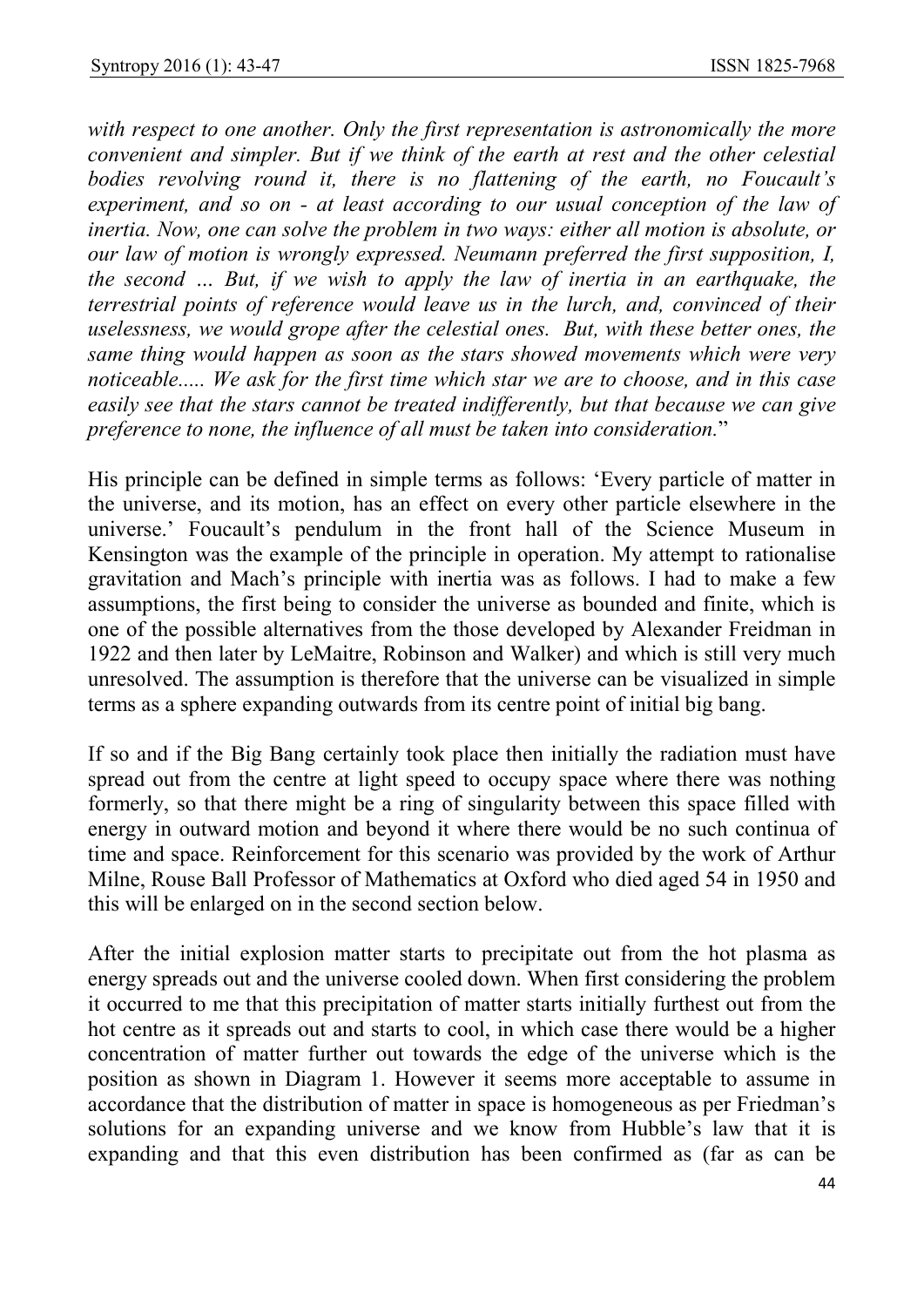observed which I conjecture is probably minimal relative to the actual full dimensions of the universe) by the sky maps produce by the WMAP and Planck satellites.

In this scenario the matter near the edge will be traveling at close to light velocity, so whichever alternative is correct, there would be far larger concentrations of matter distributed nearer the rim as far as an observer within, much closer to the big bang centre, due to the relativity hugely increasing its mass (See Diagram 1).



Diagram 1 – The expansion of closed and bounded universe

To repeat a crucial point: the mass of the outer edge galaxies would be relativistically huge if they were traveling at near light velocity in relation to galaxies further in moving out at much lower velocities, regardless of whether the matter distribution was homogeneous or not. The attractive force of gravitation exercised by this vast mass moving out would be experienced by all lesser matter within. If there were to be some force tending to accelerate the motion of the latter away from their motion in a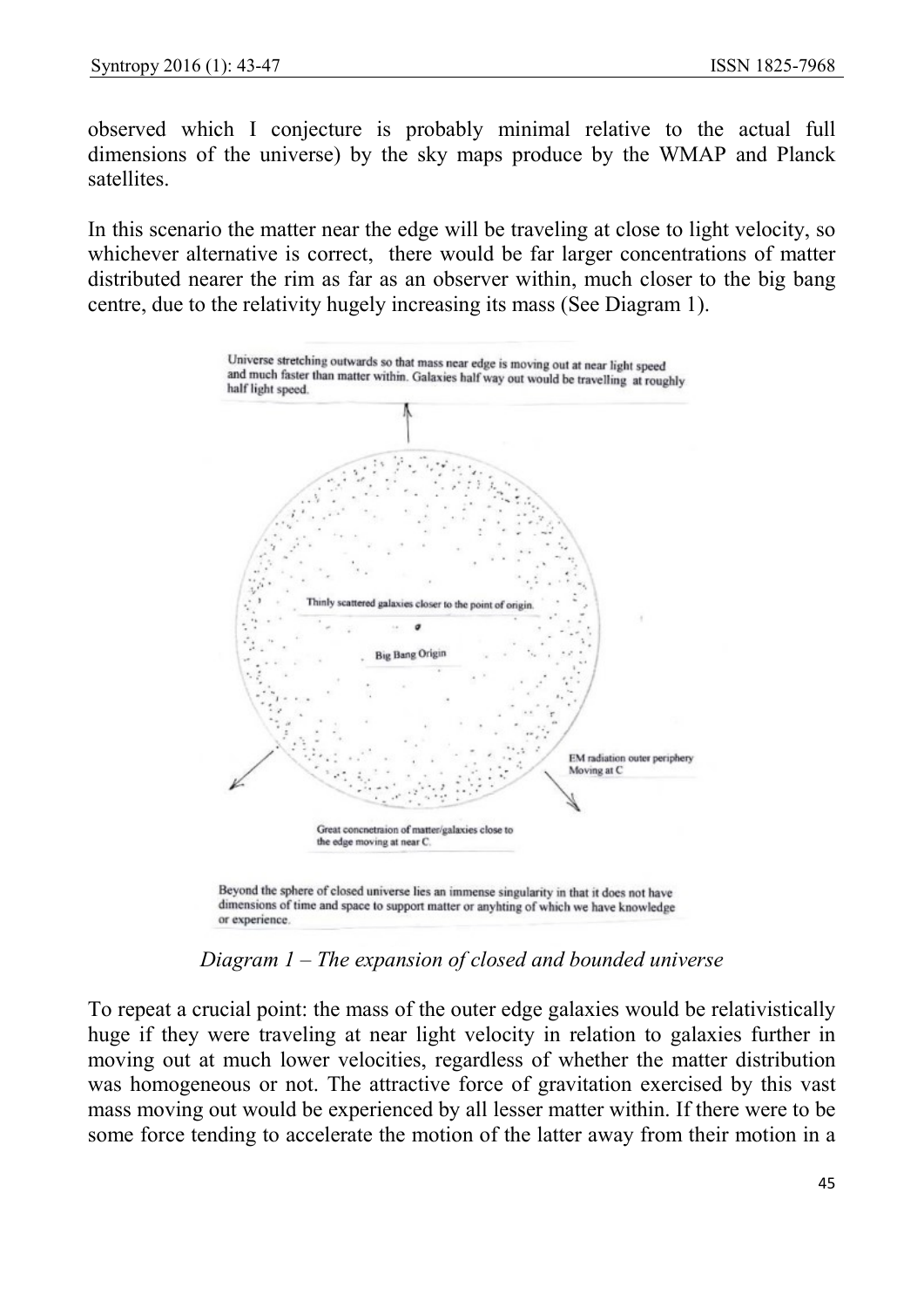straight line, they would experience a pressure against this: inertia. Such a scenario appears at first sight to satisfy Mach's principle.

Thus the very substantial quantities of matter near the periphery moving very rapidly outward and certainly well beyond the limits of visibility from Earth, would exercise a huge attractive effect on all matter further within the universe. If for instance the attractive effect of just one nearby section of the universe on, say the Earth, were considered, and if the inverse square law were invoked, this would be exactly countered by the much large section at the opposite end of the universe, albeit it so much further distant. In Diagram 2 the forces from opposing sides of the universe are shown to balance out on a stellar mass two thirds of the distance from the centre. In short there would be equilibrium of all such forces of attraction assuming the matter were moving at a constant velocity rather than accelerating.